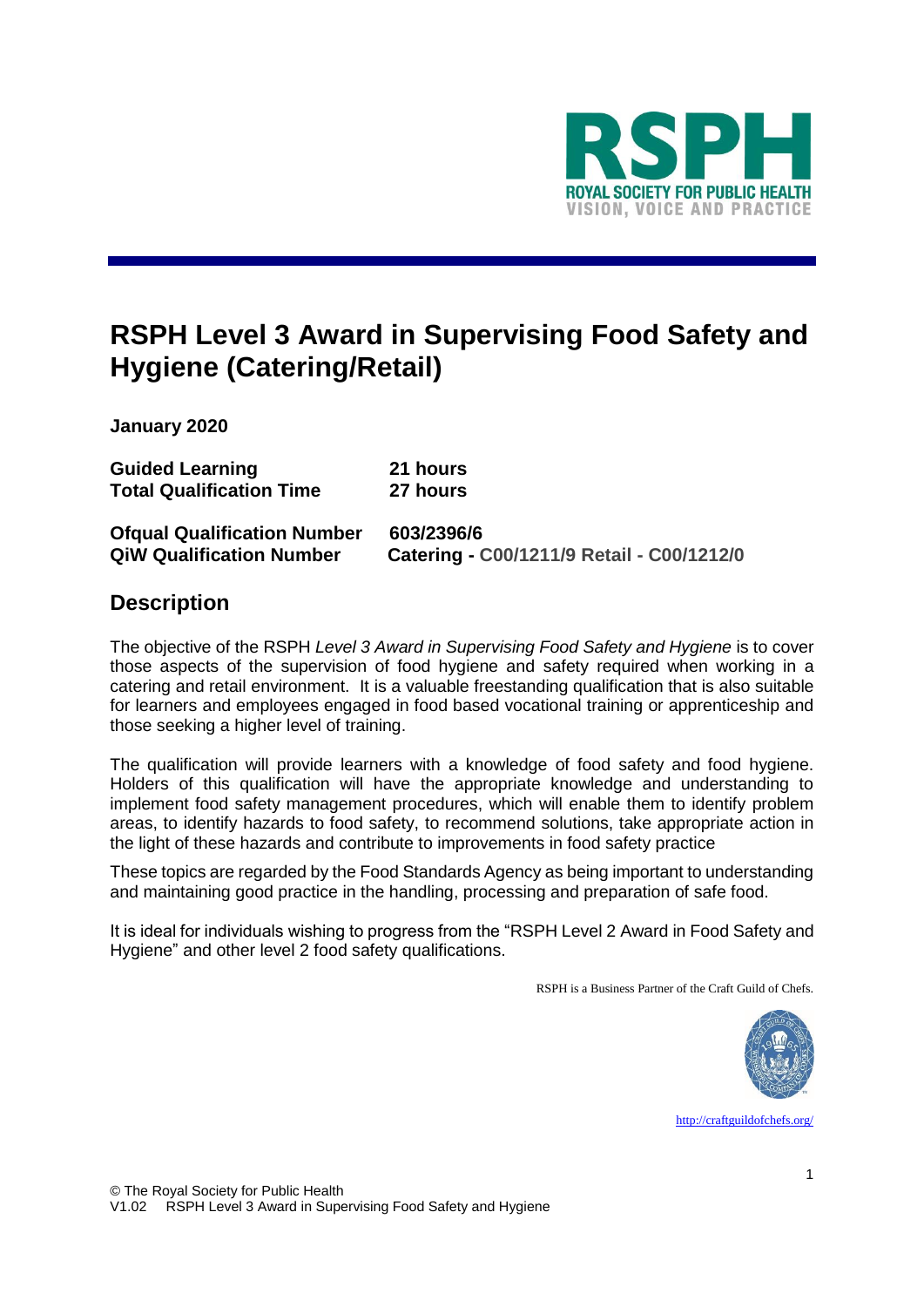### **Content:**

|                                                     | Page |
|-----------------------------------------------------|------|
| <b>Summary of Outcomes</b>                          | 3    |
| Content                                             | 5    |
| <b>Assessment and Grading</b>                       | 11   |
| <b>Centre Guidance</b>                              | 11   |
| <b>Recommended Reading</b>                          | 11   |
| <b>Special Assessment Needs</b>                     | 11   |
| <b>National Occupational Standards</b>              | 12   |
| Recommended Qualifications and Experience of Tutors | 12   |
| Refresher                                           | 12   |
| <b>Progression Opportunities</b>                    | 12   |
| <b>Guidance on Delivery</b>                         | 13   |
| Other information                                   | 15   |
| <b>Contact Details</b>                              |      |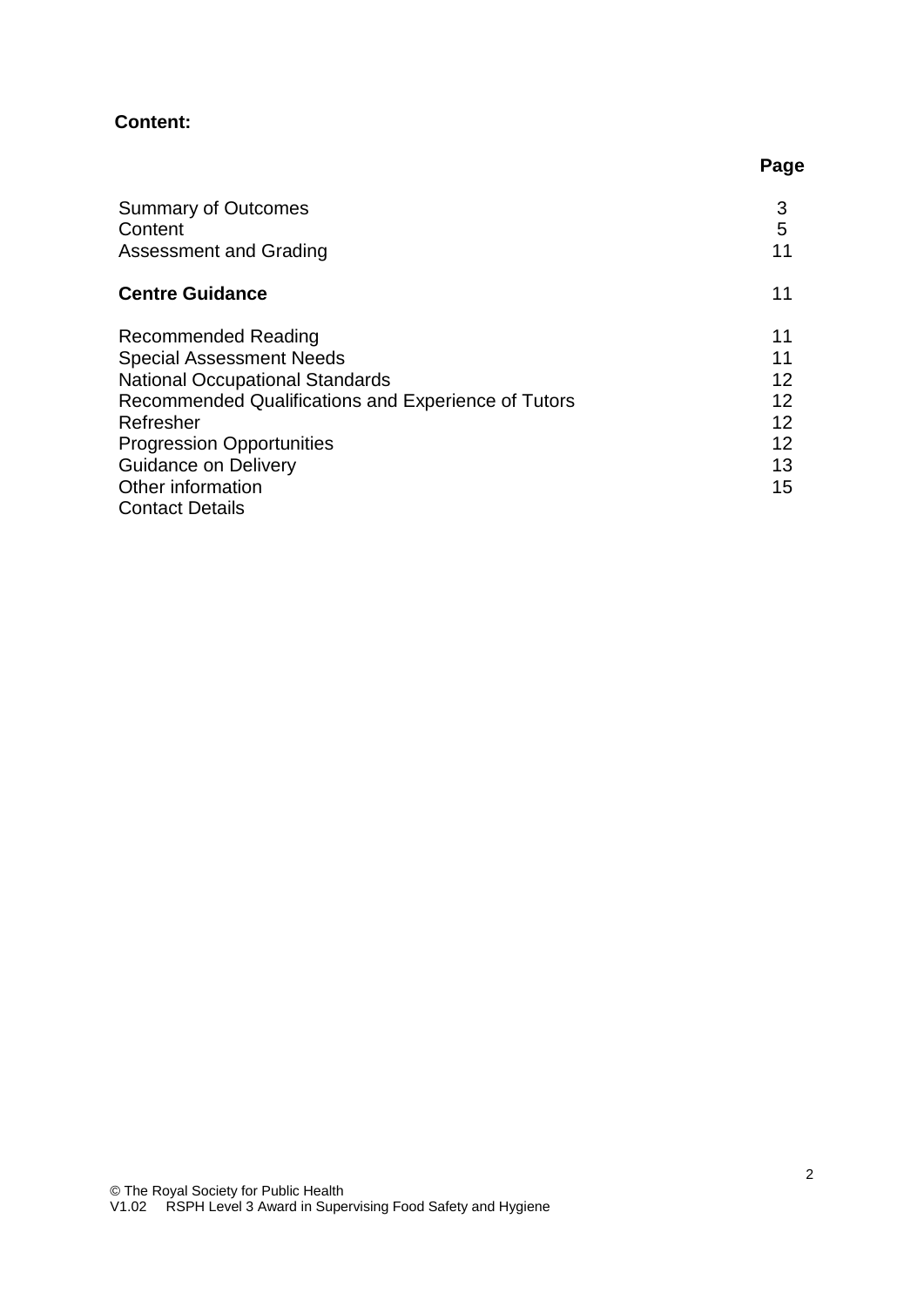# **To achieve this qualification, a candidate must achieve unit 1, plus either unit 2 or unit 3.**

# **Unit 1: Supervising Food Safety and Hygiene**

Guided Learning: 14 hours Unit Level: 3 Unit reference number: Y/616/4187

# **Summary of Outcomes:**

**To achieve this unit, a candidate must:**

- 1. **Understand food safety hazards,** *with reference to:*
- 1.1 The importance of food safety
- 1.2 The risk to food safety from hazards, contamination and cross-contamination
- 1.3 The consequences for food safety from biological, chemical, physical and allergenic hazards
- 2. **Understand food safety management controls,** *with reference to:*
- 2.1 How food business operators can ensure compliance with food safety legislation
- 2.2 Procedures for the application and supervision of good hygiene practice
- 2.3 Requirements relating to the design of food premises and equipment
- 2.4 Methods and procedures for food safety management

### **Indicative Content:**

#### 1. **Understanding food safety hazards**

- 1.1 *Importance of food safety:* definitions of food hygiene, food safety, high risk food, low risk food, ready to eat raw food and safe food; importance of food safety procedures in reducing levels of hazards and preventing contamination and cross contamination; current trends relating to food poisoning and possible reasons; groups most at risk from food poisoning.
- *1.2 Risk to food safety from hazards, contamination and cross-contamination:* Contamination hazards; examples of biological, chemical, physical and allergenic contaminants; sources of food poisoning and food spoilage microorganisms; vehicles and routes of contamination; probable cause of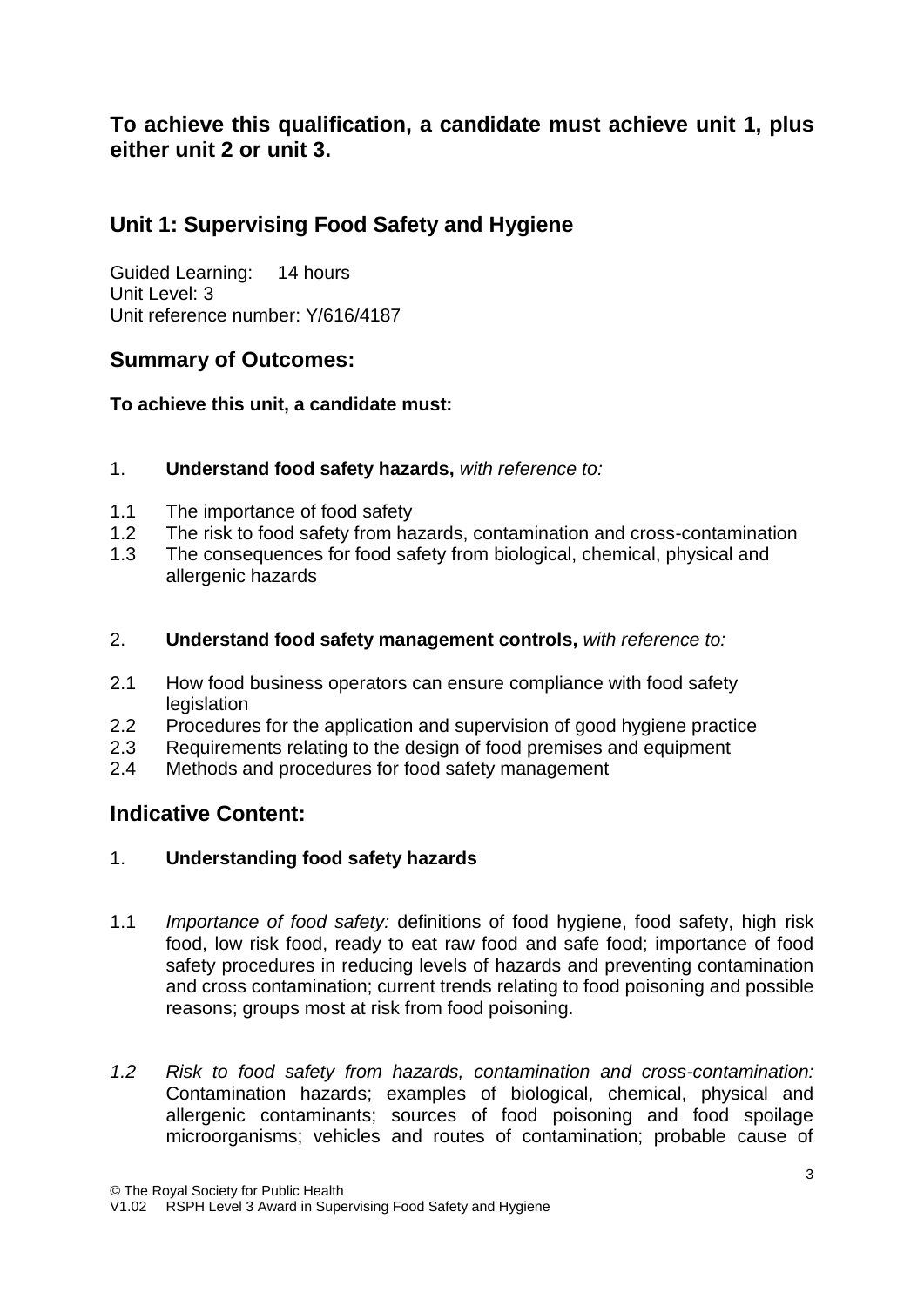contamination and cross contamination associated with food poisoning bacteria and viruses; sources of chemical and physical contamination; sources of common allergens; poisonous plants, fungi, animals, fish & shellfish; health conditions, symptoms and range of behaviours which may result in product contamination, poor hygiene as a cause of cross contamination. Risks to food safety from pests associated with the food industry such as rats, mice, cockroaches, flies, pharaoh's ants, stored product insects and birds; growth requirements of bacteria, to include temperature range (the temperature danger zone), pH, availability of water, oxygen, food and competition from other microorganisms; separation of raw and cooked food during storage and preparation; importance of high risk food.

1.3 *Consequences for food safety from biological, chemical, physical and allergenic hazards:* Cause of food poisoning by presence and/or growth/survival of pathogenic microorganisms in food; outline of common food poisoning symptoms; significance of toxin and spore formation/germination and production of mycotoxins by growth of fungi; effect of biological, chemical, physical and allergenic hazards to consumers; effects on food business operators, food handlers and customers.

### 2. **Understand food safety management controls**

- 2.1 *How food business operators can ensure compliance with food safety legislation:* Effect of poor food safety to food businesses, Legal responsibilities of food businesses operators and food handlers; importance of legislation (EC Regulation 852/2004 on the *'Hygiene of foodstuffs'*); The Food Safety and Hygiene (England) Regulations 2013, The Food Hygiene (Scotland) Regulations 2006, The Food Hygiene (Wales) Regulations 2006, The Food Hygiene Regulations (Northern Ireland) 2006, or any superseding legislation; requirements for food safety management systems and food hygiene training; requirements for fitness to work; role and responsibilities of Authorised Officers in enforcing legislation; powers of entry, examination and seizure of food, improvement and closure of unsatisfactory premises; the defence of "due diligence"; relevant sector specific guidance and Industry Guides to Good Hygiene Practice recognised by the Food Standards Agency (FSA) and Food Standards Scotland.
- 2.2 *Procedures for the application and supervision of good hygiene practice:*
- *2.2.1 Contamination and cross-contamination:* Using appropriate food handling practices and procedures for reducing the risk of contamination and cross contamination from biological, chemical, physical and allergenic hazards by ensuring safe working practices such as ensuring food is handled as little as possible, hand washing, colour coding of equipment and cloths, correct wearing

<sup>©</sup> The Royal Society for Public Health

V1.02 RSPH Level 3 Award in Supervising Food Safety and Hygiene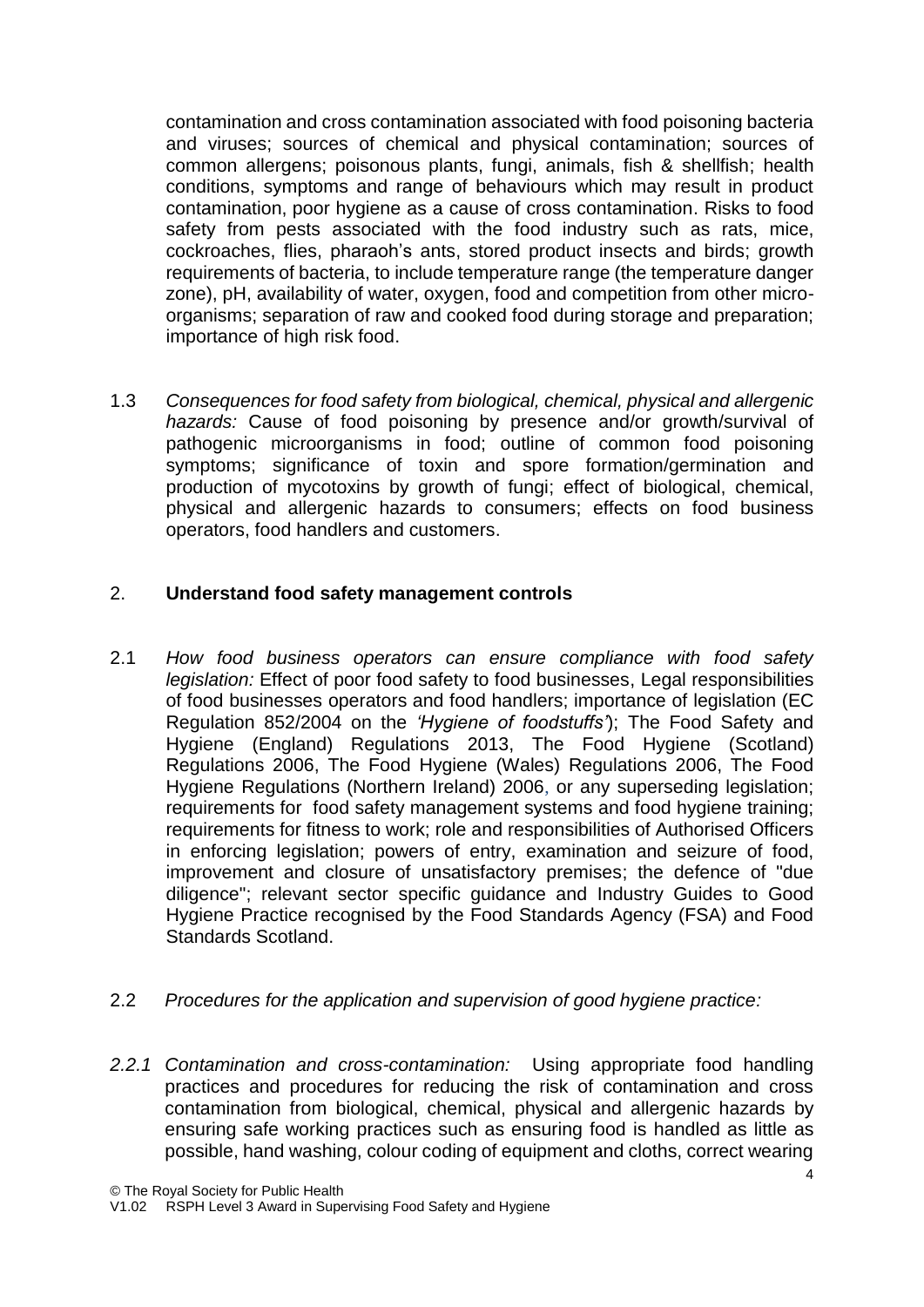of protective clothing, safe practices of dual use equipment in accordance with current guidance, washing of fruit and vegetables, use of food grade materials and separation of raw and ready to eat foods during storage, preparation and display.

- *2.*2.2 *Temperature control:* Importance of temperature for the growth of microorganisms; range of 'The Temperature Danger Zone'; reduction of microbial growth in food by controlling time and temperature; use of refrigerators, blast chillers/freezers, freezers, cold rooms and temperature controlled environments; correct temperatures for the delivery, storage, preparation, cooking, hot holding, cooling, re-heating, display for sale of food, defrosting and freezing; maintaining and controlling correct food temperatures; CCPs and critical limits for ensuring correct food temperatures are maintained/achieved; methods for checking/monitoring food temperatures; need for temperature control during storage and transport of food; maintenance of the "cold chain".
- *2.2.3 Standards of personal hygiene in the workplace*: requirements for maintenance of good personal hygiene; main points of "Food Handlers - Fitness for Work regarding reporting of illness and exclusion of food handlers'"; requirements for protective clothing including cleaning and replacement; personal hygiene and food handling practices; prevention of contamination by good personal hygiene; effective hand washing techniques and provision of appropriate facilities.
- *2.2.4 Pest prevention and control:* Signs of activity; environmental conditions inside and outside the food premises that may attract pests; environmental controls to deny access, harbourage, food and water; measures for control and elimination of food pests; monitoring the effectiveness of pest control; legal obligations of food business operators.
- *2.2.5 Waste control:* Types of waste, e.g. packaging, oil, food waste and animal byproducts; effect of waste on food safety; importance of waste disposal; identification of deteriorating and spoiled food; isolation of unsafe food, storage and disposal of waste and damaged or contaminated products; safe disposal of food past its '*use by*' date.
- *2.2.6 Cleaning and disinfection:* How poor practices of cleaning and disinfection may cause food safety hazards; definitions of cleaning, disinfection, sterilisation, detergent, disinfectant, sanitiser; nature of chemicals used in cleaning, their mode of action and possible effects on the consumer, food and food equipment; safe storage of chemicals; advantages and disadvantages of mechanical and manual washing systems, in-house and contract cleaning systems; "clean as you go"; "scheduled cleaning", "2-stage cleaning and disinfection" and "cleaning-in-place", cleaning schedules; cleaning to prevent cross

<sup>©</sup> The Royal Society for Public Health

V1.02 RSPH Level 3 Award in Supervising Food Safety and Hygiene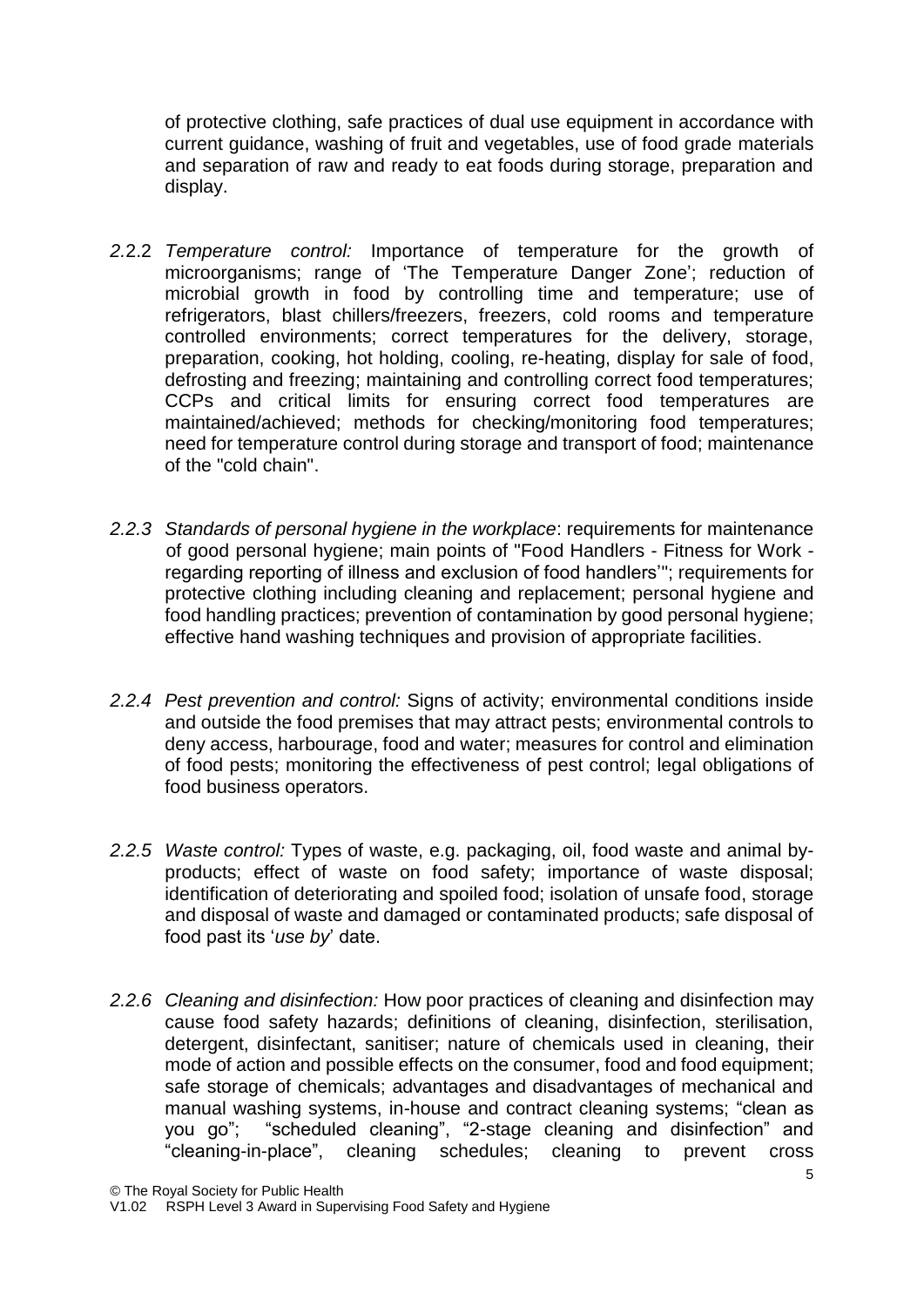contamination; supervision of cleaning operations to ensure food safety hazards do not arise.

- 2.2.7 *Controls for the receipt and storage of food*: Food intake and storage procedures; importance of, and methods for, stock control; date marking of food; current minimum durability dates of food; importance of traceability to food safety; need to be able to identify suppliers and/or customers in the event of unsafe food being received or produced.
- *2.2.8 Monitoring and reporting:* Importance of monitoring to food safety; monitoring of pre-requisites and critical limits at Critical Control Points (CCP); supervision of cleaning practices, staff, hygiene and food handling practices; need to maintain and update records such as temperature control, staff training, cleaning, maintenance, pest control, stock control; recording corrective actions; customer complaints; records required for "due diligence" defence; requirement for effective communication with regard to monitoring and reporting procedures; need for effective communication for the supervision and training of staff and the maintenance and improvement of standards; hazard reporting; staffsupervisor and supervisor-manager reporting procedures.
- *2.3 Requirements relating to the design of food premises and equipment:* need for the hygienic layout of food premises to comply with appropriate legislation and to reduce contamination and cross-contamination; work flow of product, packaging, people, equipment and waste; need for adequate structural finishes in food rooms and food storage areas; drainage, lighting and ventilation (including extraction of cooking fumes and grease); acceptable finishes for floors, walls and ceilings in food rooms, food storage areas, food preparation surfaces and equipment; provision of toilets and changing facilities for staff, adequate hand washing and equipment washing facilities; requirements for properties and maintenance of food equipment; how poor materials and condition of food premises and equipment can increase the risk of food safety hazards; importance of monitoring the condition of premises and equipment to reduce the risk of food safety hazards arising.

#### 2.4 *Methods and procedures for food safety management:*

*2.4.1 Food safety controls:* Importance of food safety management systems; outline of HACCP and HACCP-based systems of food safety management; terminology, principles and procedures; pre-requisites for HACCP; good hygiene practice and good catering practice; use of systems such as 'Safer Food, Better Business' and other national support models; specific controls for biological, physical, chemical and allergenic hazards; food safety policies; stages in the implementation of a food safety management system; individuals' responsibilities within food safety management systems.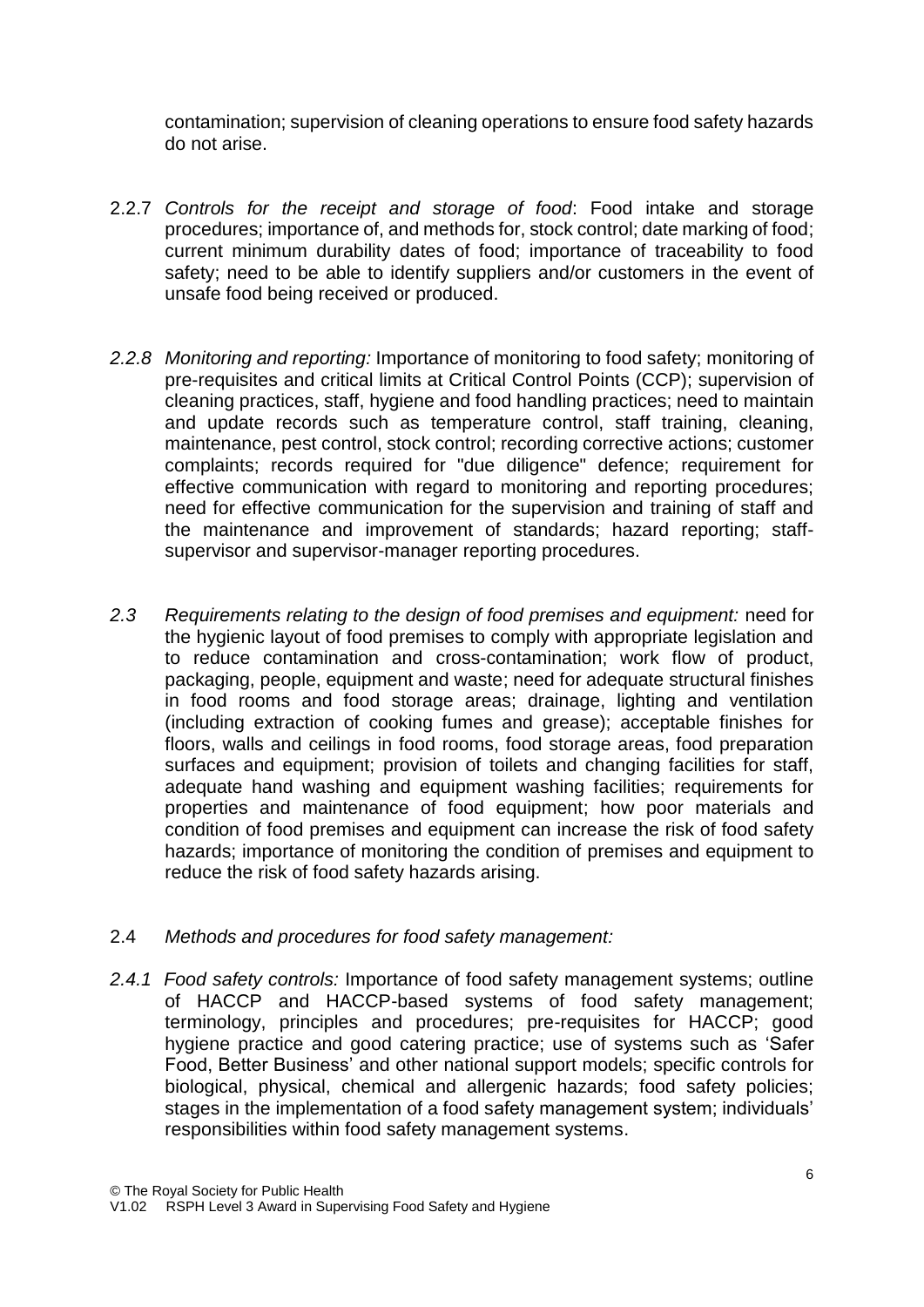- *2.4.2 Corrective actions:* Reasons why control measures may fail or break down; effect on food safety if variance occurs at CCPs and if critical limits are not met; corrective actions in the event of failure of control measures including prerequisites; responsibility of individuals to report failure of control methods; responsibility of individuals to implement corrective actions.
- 2.4.3 *Evaluation of food safety controls:* reasons for and timing of reviews; importance of evaluating and verifying food safety controls; evaluation methods and procedures; role of staff in evaluating the effectiveness of food safety controls and procedures.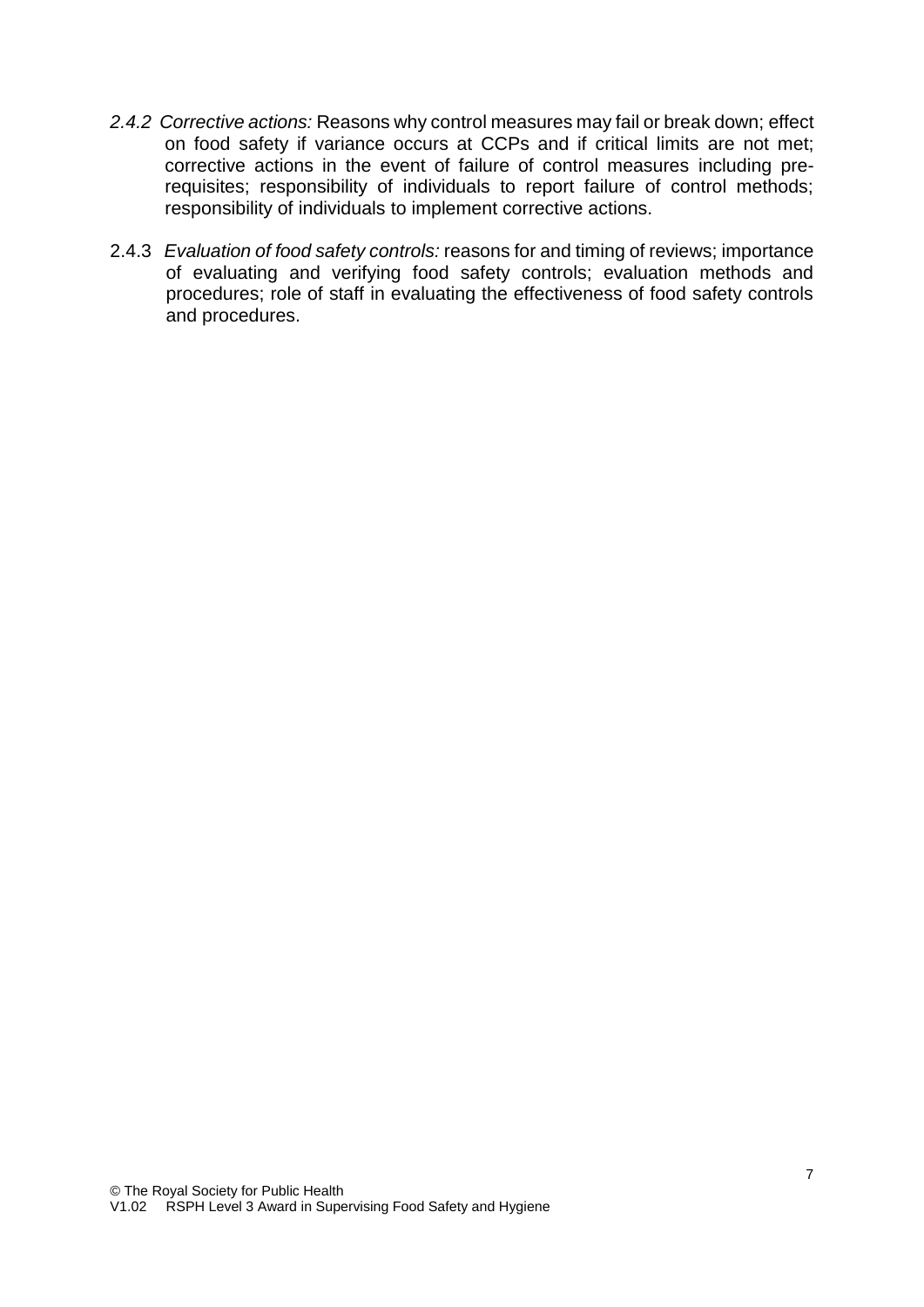### **Unit 2: Role of the Supervisor in Catering**

Guided Learning: 7 hours Unit Level: 3 Unit reference number: D/616/4188

# **Summary of Outcomes:**

### **To achieve this unit, a candidate must:**

- 1. **Understand the role of the supervisor in a catering environment,** *with reference to:*
- 1.1 The responsibility and level of authority of all relevant staff with respect to food handling practices
- 1.2 The requirements for induction and on-going training of staff
- 1.3 The importance of effective communication of food safety procedures
- 1.4 The importance of promoting a food safety culture

### **Indicative Content:**

### 1. **Understand the role of the supervisor in a catering environment**

- 1.1 *Responsibility and level of authority of relevant staff in respect to food handling practices: Roles and* responsibilities of food business operators, managers, supervisors and food handlers with regard to food safety and current legislation; food safety policies; importance and methods of making all staff, visitors, suppliers and contractors aware of food safety procedures.
- 1.2 *Requirements for induction and on-going training of staff:* Purpose of training; benefits; legal requirements; training methods; induction; HACCP based procedures; training for new systems/procedures; refresher/remedial training; content of training programmes; training resources; sources of advice and guidance.
- 1.3 *Effective communication of procedures:* Requirement for effective communication with regard to monitoring and reporting procedures; need for effective communication for the supervision and training of staff and the maintenance of standards; hazard reporting; staff-supervisor and supervisormanager reporting procedures; importance of feedback to improve and update food safety controls and procedures.
- 1.4 *Food safety culture:* Meaning of food safety culture; role of supervisor in promoting an effective food safety culture and methods for doing so.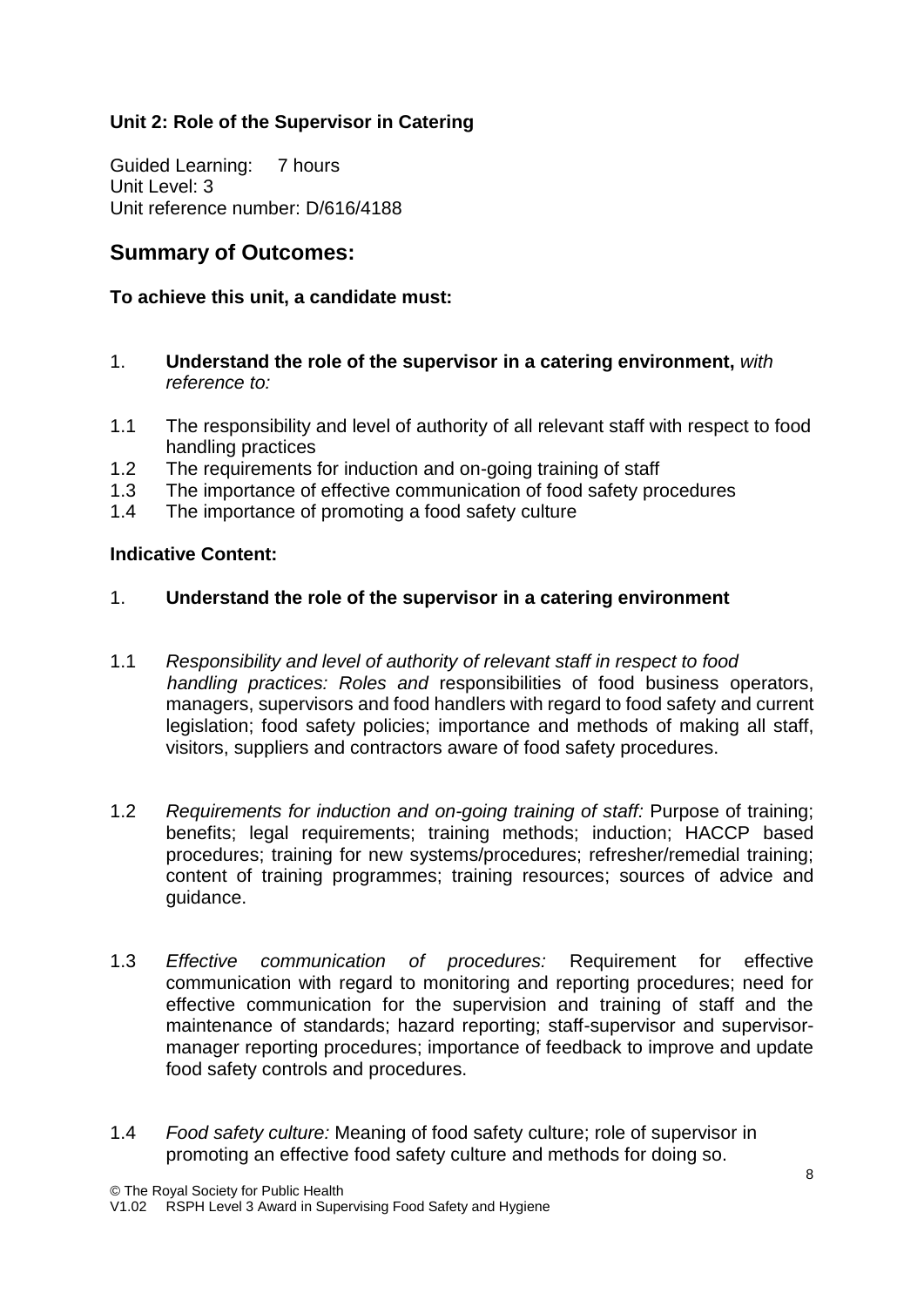### **Unit 3: Role of the Supervisor in Retail**

Guided Learning: 7 hours Unit Level: 3 Unit reference number: H/616/4189

# **Summary of Outcomes:**

#### **To achieve this unit, a candidate must:**

- 1. **Understand the role of the supervisor in a retail environment,** *with reference to:*
- 1.1 The responsibility and level of authority of all relevant staff with respect to food handling practices
- 1.2 The requirements for induction and on-going training of staff
- 1.3 The importance of effective communication of food safety procedures
- 1.4 The importance of promoting a food safety culture

# **Indicative Content:**

- 1. **Understand the role of the supervisor in a retail environment,** *with reference to:*
- 1.1 The responsibility and level of authority of all relevant staff with respect to food handling practices
- 1.2 The requirements for induction and on-going training of staff
- 1.3 The importance of effective communication of food safety procedures
- 1.4 The importance of promoting a food safety culture
- 1.1 *Responsibility and level of authority of relevant staff in respect to food handling practices: Roles and* responsibilities of food business operators, managers, supervisors and food handlers with regard to food safety and current legislation; food safety policies; importance and methods of making all staff, visitors, suppliers and contractors aware of food safety procedures.
- 1.2 *Requirements for induction and on-going training of staff:* Purpose of training; benefits; legal requirements; training methods; induction; HACCP based procedures; training for new systems/procedures; refresher/remedial training; content of training programmes; training resources; sources of advice and guidance.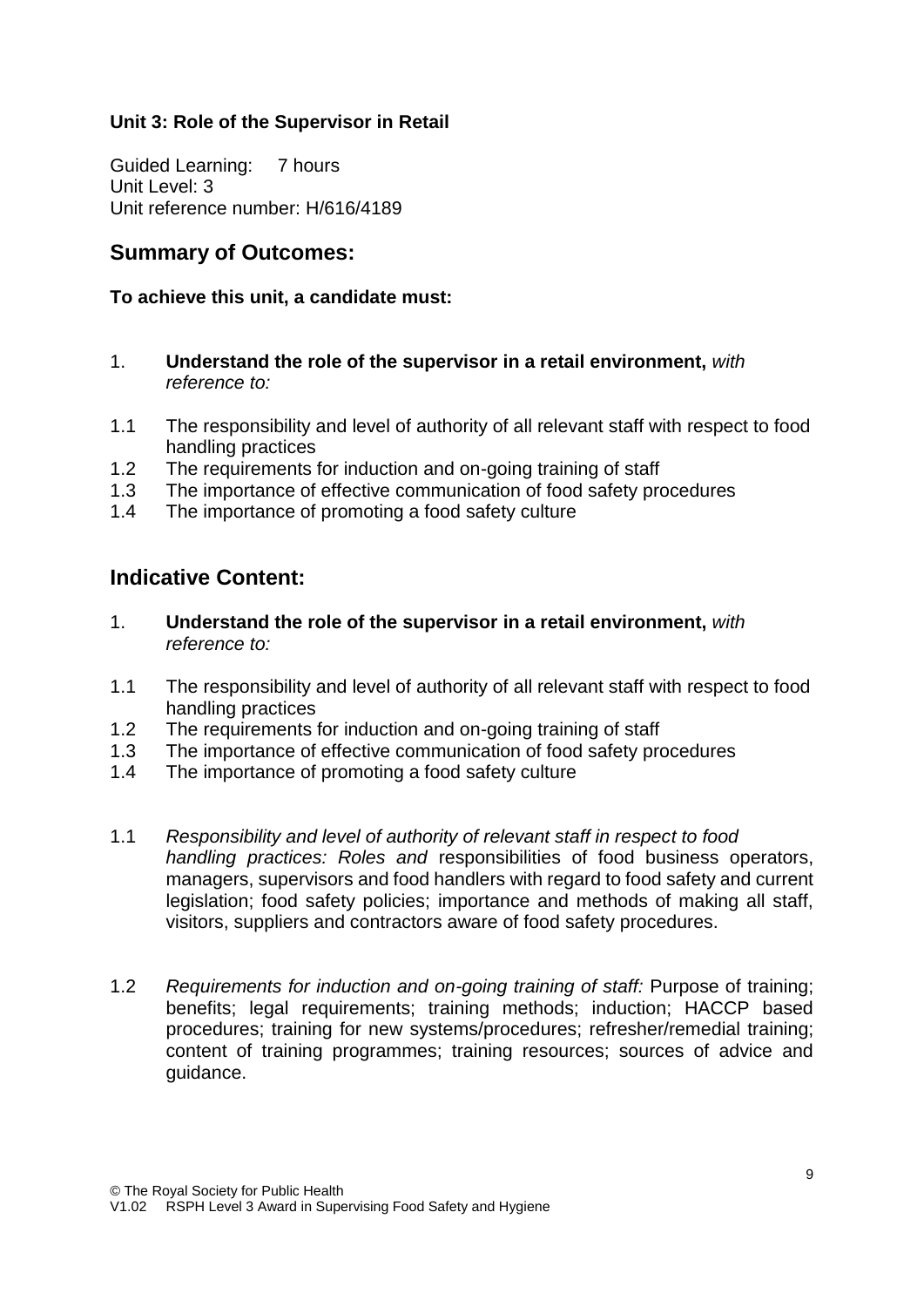- 1.3 *Effective communication of procedures:* Requirement for effective communication with regard to monitoring and reporting procedures; need for effective communication for the supervision and training of staff and the maintenance of standards; hazard reporting; staff-supervisor and supervisormanager reporting procedures; importance of feedback to improve and update food safety controls and procedures.
- 1.4 *Food safety culture:* Meaning of food safety culture; role of supervisor in promoting an effective food safety culture and methods for doing so.

Candidates successfully achieving this qualification will have factual, procedural and theoretical knowledge and understanding of Food Safety to complete tasks that while well-defined, may be complex and non-routine. Candidates can interpret and evaluate relevant information and ideas, they are aware of the nature of Food Safety and the different perspectives or approaches within Food Safety.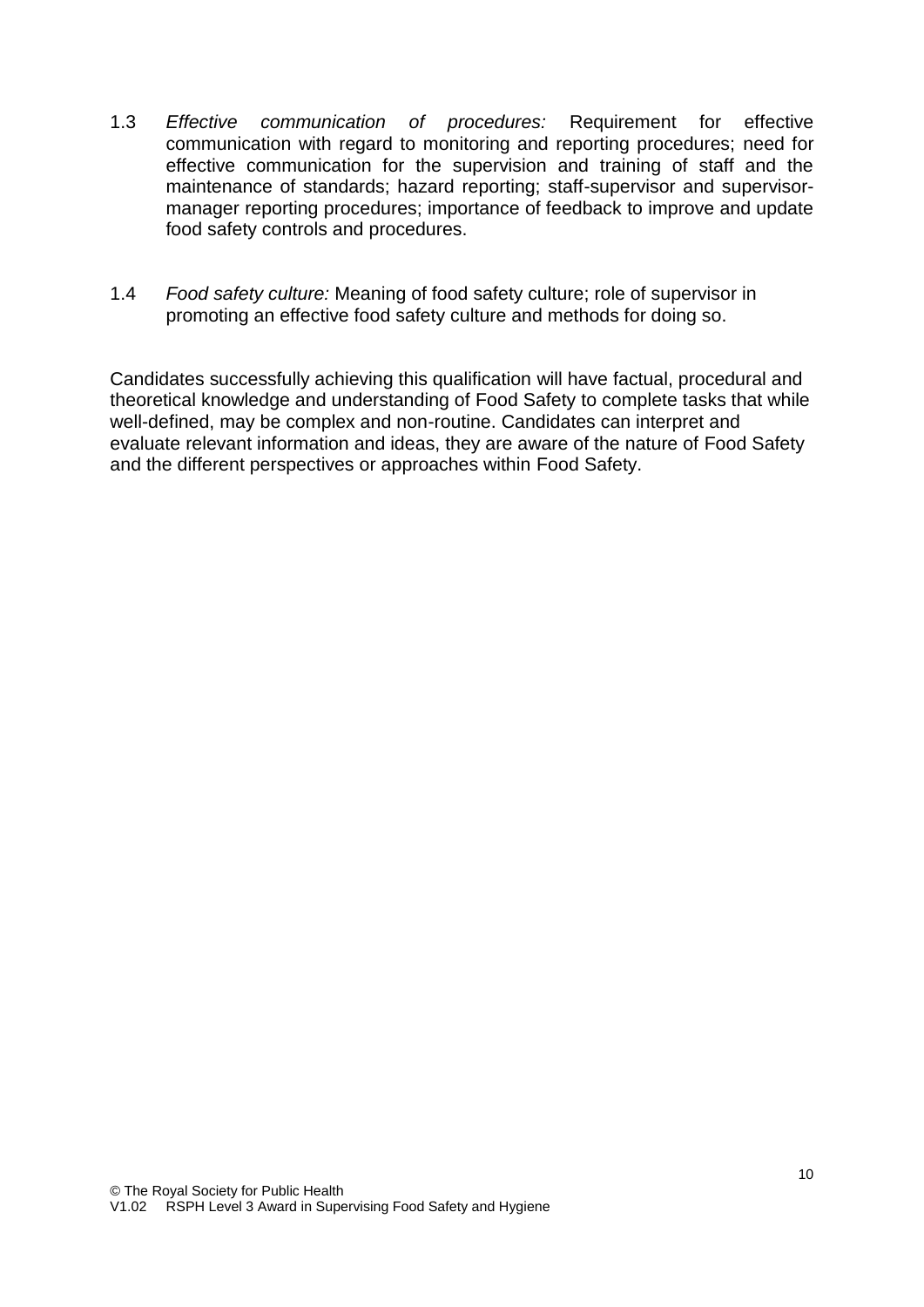# **Assessment and Grading**

The knowledge and understanding of the candidates will be assessed by a multiplechoice examination consisting of 45 questions, provided by RSPH.

The qualification is graded as either *Pass* or *Distinction*. Candidates who fail to reach the minimum standard for the *Pass* grade will be recorded as having failed the assessment and will not receive a certificate.

In order to be awarded a *Distinction,* candidates must be able to recall relevant knowledge and facts from the entire specification with few significant omissions and demonstrate a high level of understanding of the principles and concepts used in food safety management. Candidates who attain a mark of 85% or greater will be deemed to have achieved the criteria for a *Distinction.*

In order to be awarded a *Pass,* candidates must be able to recall relevant knowledge and facts from some parts of the specification and demonstrate a satisfactory level of understanding of the principles and concepts used in food safety management such that the candidate will be able to satisfactorily work in the food manufacturing or related industries. Candidates who attain a mark of 67% or greater will be deemed to have achieved the criteria for a *Pass*.

The candidate will have 90 minutes to complete the examination

Strong performance in some areas of the qualification content may compensate for poorer performance in other areas.

# **Centre Guidance**

#### **Recommended Reading and/or learning resource:**

Sprenger, R.A. 2015 Supervising Food Safety (Level 3) 16<sup>th</sup> Edition

#### **Recommended prior learning:**

It is recommended that candidates have a Level 2 qualification in Food Safety, or a Level 1 qualification in Food Hygiene obtained before November 2005. RSPH also recommends that candidates have a level of literacy and numeracy equivalent to *Level 1.*

#### **Special Assessment Needs:**

Centres that have candidates with special assessment needs should consult The Society's Reasonable Adjustments and Special Consideration Policy; this is available from The Society and The Society's web site (www.rsph.org.uk).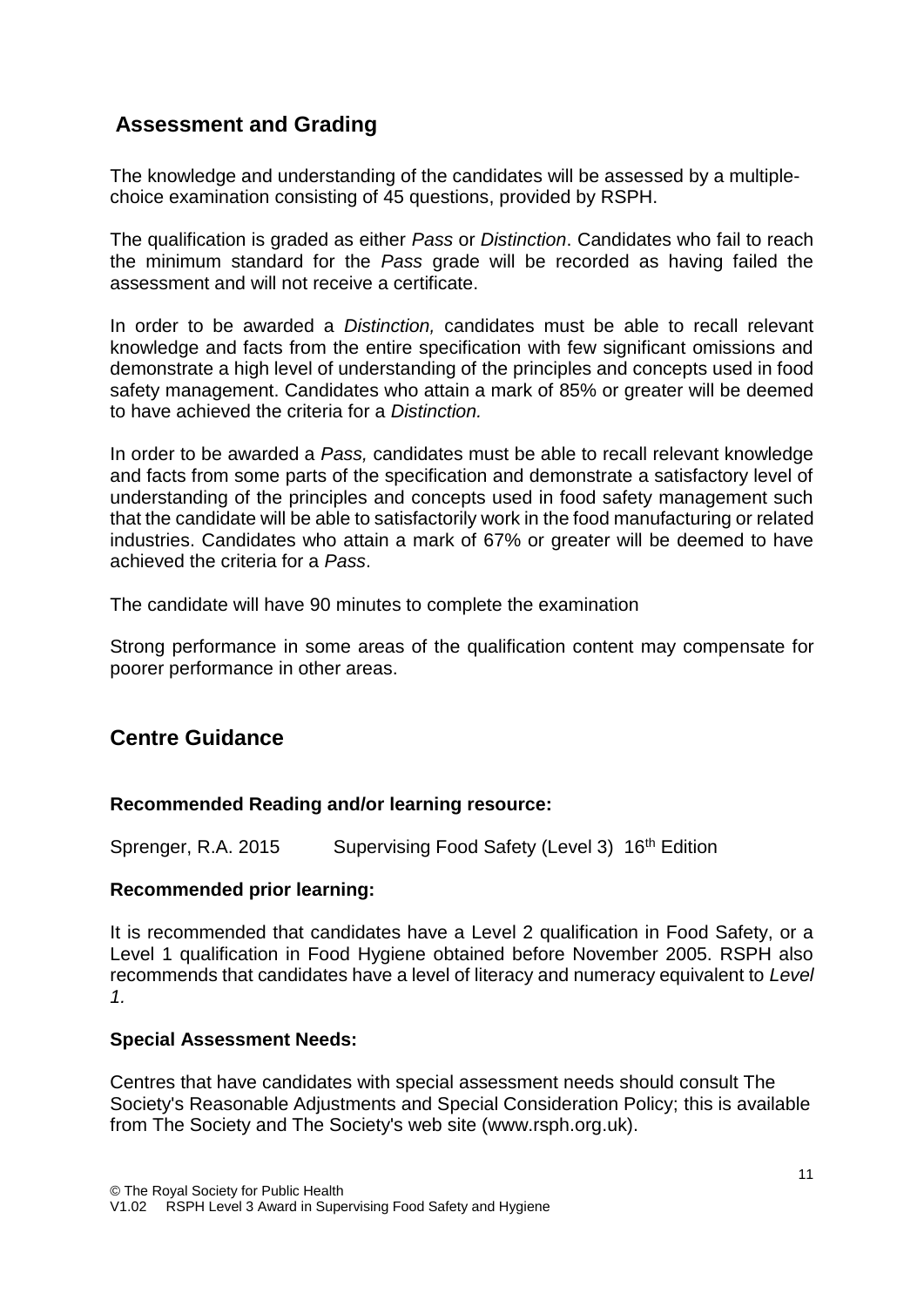### **National Occupational Standards:**

The qualification has been mapped to the following National Occupational Standards.

IMPFS102K. Understand how to maintain personal hygiene standards in food and drink operation.

IMPFS104K. Understand how to maintain workplace food safety in food and drink operations.

IMPFS107K. Understand how to identify and report potential food hazards in food and drink operations.

IMPFS114K. Understand how to carry out disinfection in food and drink operations IMPFS144K. Understand how to control pests in food and drink operations

### **Recommended Qualifications and Experience of Tutors/Trainers:**

RSPH would expect that tutors/trainers have teaching experience and a qualification in a relevant subject area, but recognises that experienced teachers/trainers can often compensate for a lack of initial subject knowledge, or experienced practitioners for a lack of teaching experience. For the Level 3 Award in Supervising Food Safety & Hygiene, RSPH recommends that a small team of tutors/trainers are used.

A suitable course team for the RSPH Level 3 Award in Supervising Food Safety & Hygiene qualification might include:

- Tutors/trainers with experience of the management of food catering and/or retail establishments and food hygiene
- Tutors/trainers with experience of HACCP
- Tutors/trainers with experience of legislation relating to food and food premises
- Tutors/trainers with a background in Environmental Health.
- Tutors/trainers with a degree, Higher National Diploma, or Higher National Certificate in Food Science, Environmental Health, Environmental Science, Microbiology, or Level 4 Food Safety qualification

### **Refresher**

Authorised officers such as environmental health officers would expect food workers to ensure that their knowledge is kept up to date. RSPH recommends refresher training within 3 years.

### **Progression Opportunities:**

On completion of this qualification, learners will be able to gain employment within the food sector, whether it is in a catering or retail environment, working in various areas. Candidates should be expected to be able to supervise others in these establishments where necessary/required.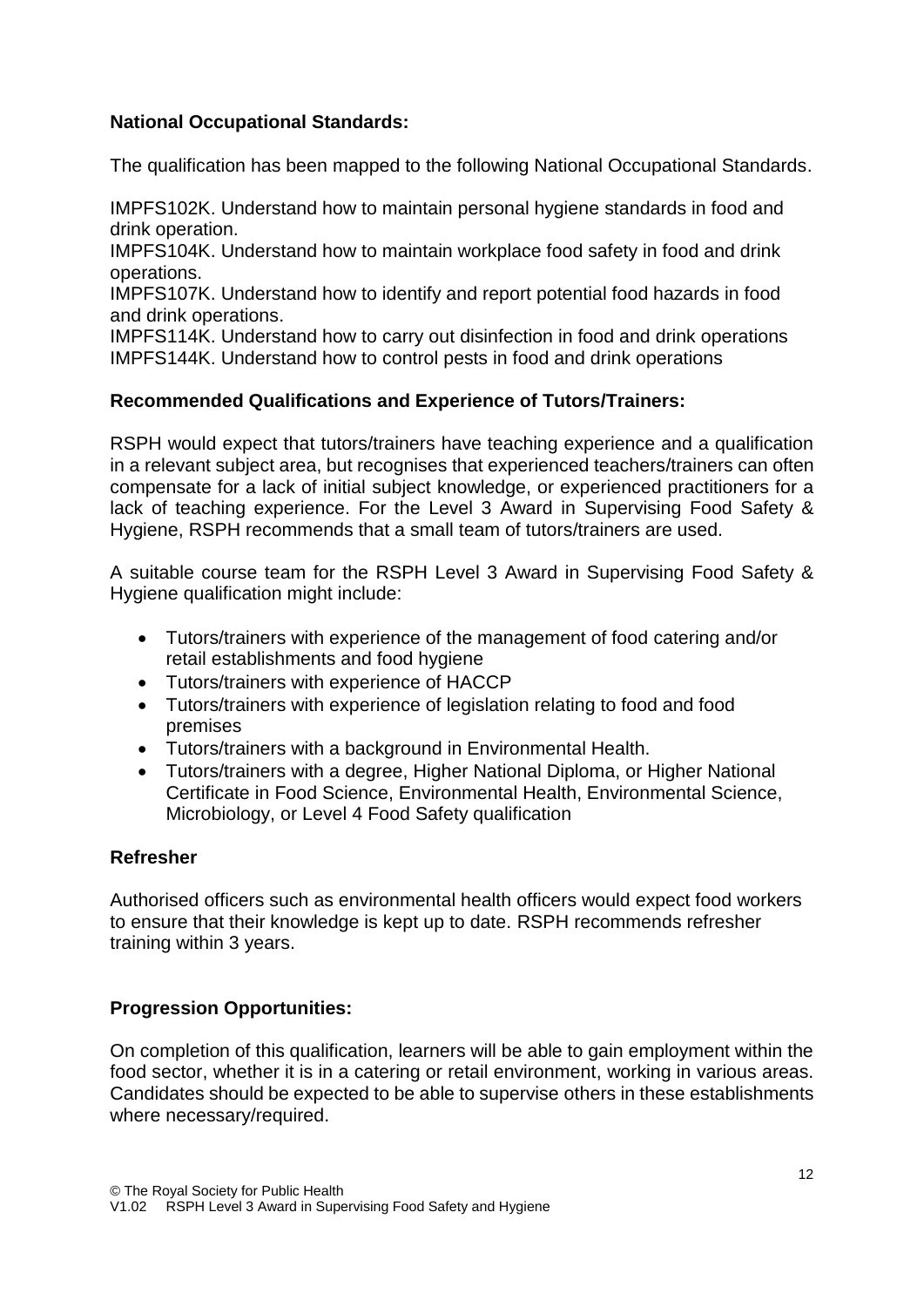Successful candidates can also progress on to further qualifications, such as:

- RSPH Level 4 Award in Managing Food Safety & Hygiene
- RSPH Level 4 Award in Managing the HACCP System

#### **Guidance on Delivery:**

This guidance is to support tutors with providing their learners with an optimal learning experience. It is not mandatory to follow this guidance but RSPH would expect that the delivery of the course is planned appropriately with sufficient content and differentiation to ensure that learners not only have an opportunity to achieve the learning outcomes but to gain a clear overview of their role in food safety. Indicative content has been specified but tutors are also encouraged to include additional information, where relevant, that would offer added value to their learners.

It is expected that learners would have prior attainment at level 2 before commencing this course, although not mandatory. However, previous learning may need refreshing and it is advised that tutors start the course with an informal discussion of the key points of fundamental food safety (such as temperature danger zone, contamination sources, etc.,) to gain an awareness of the needs of their learners. Therefore, the programme needs to be planned to meet the needs of both experienced and inexperienced learners.

The qualification is designed to cover the principles of supervising food safety and hygiene in catering, retail or other predominately food based environments.

Understanding and managing food safety hazards is the prevailing theme of this qualification and it is important that learners fully understand their own role in food safety which includes not only supervising food handlers but creating an environment that has a clear objective of ensuring safe food. The overarching requirement is that learners will apply their knowledge and understanding in their work place.

It is suggested that a variety of visual resources are used to illustrate the delivery of the course such as replica foods, canned foods, packaged foods, specimens of gnawed food packaging, empty containers of cleaning materials, cleaning cloths, colour coded equipment, storage containers and protective clothing. Relevant posters from the Food Standards Agency (FSA)/Food Standards Scotland (FSS) can also be used to reinforce key messages.

It is recommended that 'discovery' learning is used as a strategy, so that learners are drawing on their own experience and prior knowledge, wherever possible. Learner participation is vital for maximum involvement and it is advised that the tutor uses learning activities that require the learner to make contributions – such as identifying and controlling specific food safety hazards – so that they can pragmatically transfer their learning into their place of work.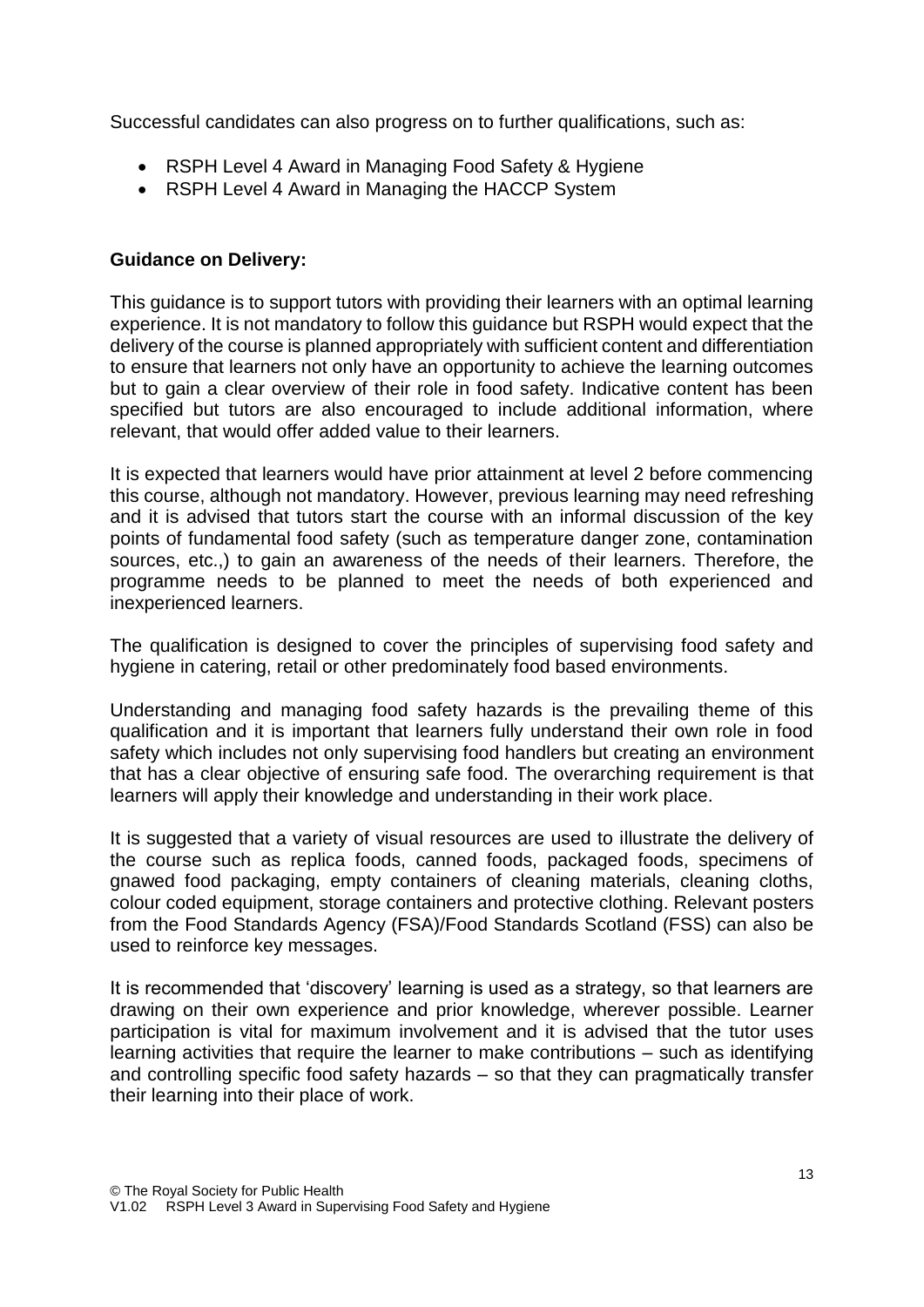It is recommended that a range of learner activities are used so that various learning styles are accommodated and to enable formative learning checks. Open questions, quizzes and scenarios are examples but it is also advised that the tutor includes some centre-devised multiple choice questions as a learning check so that the learner is prepared for this assessment method. To ensure that learners can apply their learning, interactive learning activities are recommended. For example, a kitchen floor plan activity could be prepared which would require learners to suggest workflow and where food preparation tables could be placed to avoid cross contamination. In terms of HACCP, a process flow diagram could be used for learner to identify hazards, control measures and Critical Control Points.

It is advised that learners are given topics or scenarios to consider between learning sessions, so that the learner is prepared to ask questions on the content and this can be fully explored. It is also beneficial for learners to lead on creating a glossary of terms (e.g. Critical Limits, etc.,) to support the embedding of their learning.

It is suggested that the tutor uses the role of the supervisor to focus on the full scope of food safety – pest control, temperature control, cleaning, etc., It is vital that learners understand that the level 3 qualification is not only involved with studying differing topics of food safety with added complexity but it is concerned fundamentally with how the food environment is supervised.

It is recommended that the legislation relating to the 14 named food allergens (Food Information Regulation 2014, no.1169/2011) is relayed in terms of not only how a supervisor should manage the food environment to minimise food allergen hazards but also raising the awareness of food handlers regarding food allergen hazards.

It is advised that tutors share information on industry guides to good practice such as 'Food Industry Guide to Good Hygiene Practice: Sandwich Bars' (FSA), 'Industry Guide to Good Hygiene Practice – Catering Guide' (BHA), etc.,) and highlight that these publications efficiently identify relevant legislation and best practice; plus, they are recognised by enforcement authorities.

It is suggested that tutors stress the importance of an effective food safety culture and staff training in a food business – these attributes are key to consistent food safety.

Activities that require learners to state what points should be covered in the induction of a food handler and when corrective training should take place will progress learners to understanding the benefits of good training and a positive ethos. Content on learning styles could also support this topic.

It is also recommended that the landing pages of the FSA/FSS internet website are demonstrated (as well as the specific internet link details) so that learners have a clear pathway to gaining further information after the course.